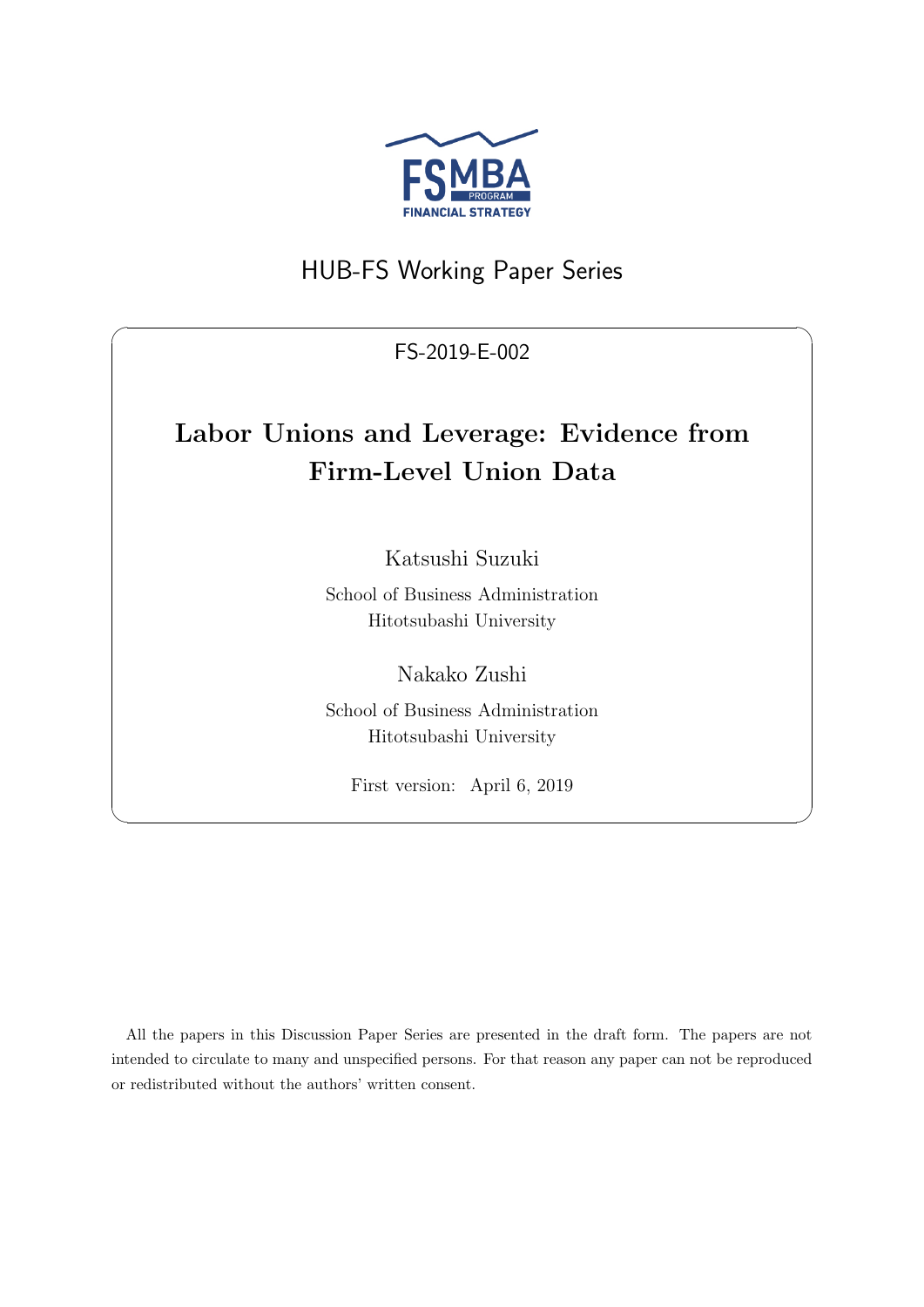## **Labor Unions and Leverage: Evidence from Firm-Level Union Data**

Katsushi Suzuki *School of Business Administration Hitotsubashi University* ksuzuki@hub.hit-u.ac.jp

Nakako Zushi *School of Business Administration Hitotsubashi University* id17f002@g.hit-u.ac.jp

April 6, 2019

### **Abstract**

This paper investigates the effect of labor unions on firm leverage by using firm-level labor union data from Japan. We find that as union coverage increases, leverage decreases. This relation is robust when the firm falls into deficit. In addition, we find that firms with higher union coverage have a higher interest coverage ratio than non-unionized firms. Our results imply that firms with significant employee influence enhanced by labor unions make decisions to ensure the firm's stability to prevent wage demands stemming from employees' unemployment risk.

*JEL classification: G30, G32, J21 Keywords:* Leverage, Capital structure, Labor union, Unemployment cost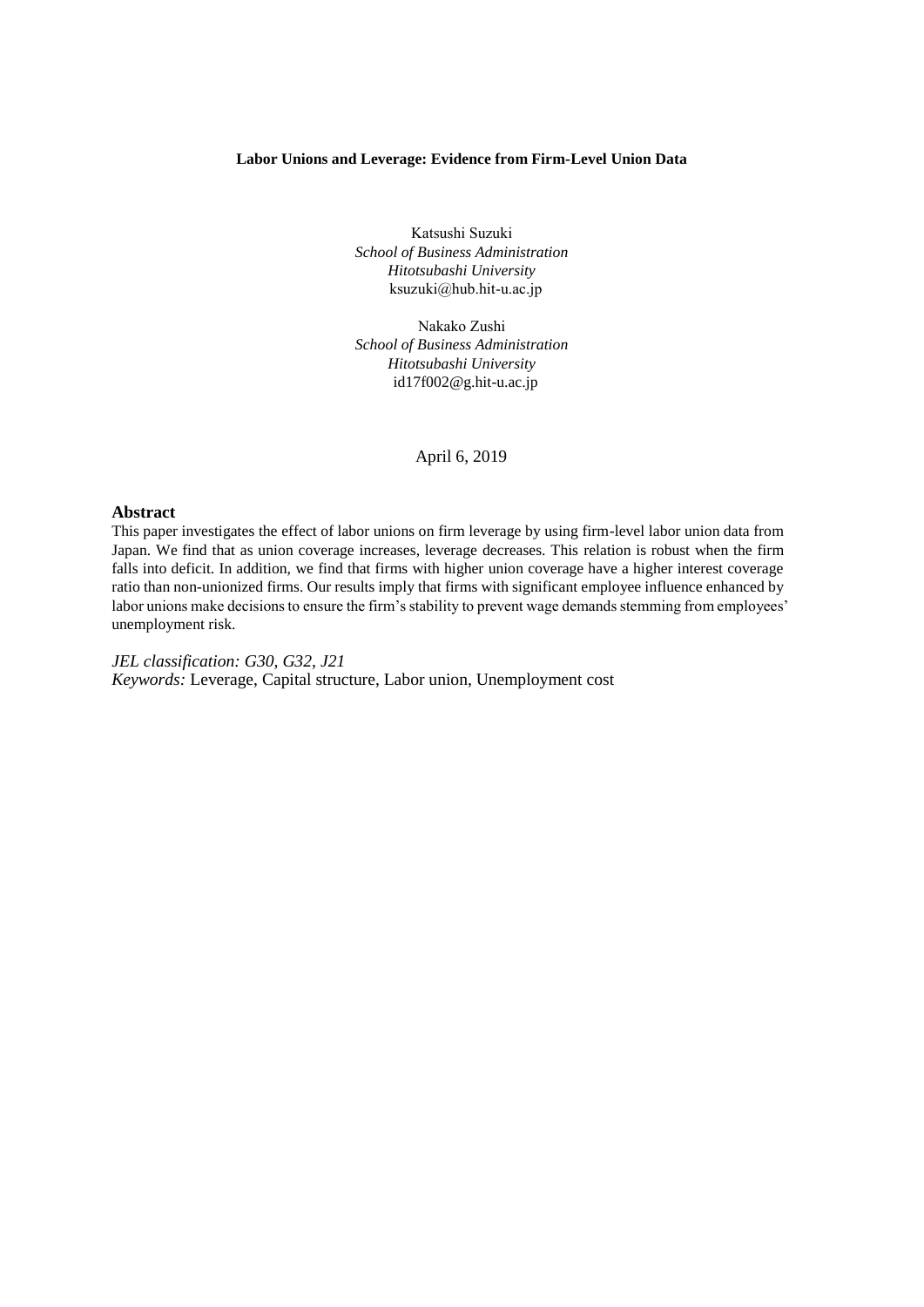## **ABSTRACT**

This paper investigates the effect of labor unions on firm leverage by using firm-level labor union data from Japan. We find that as union coverage increases, leverage decreases. This relation is robust when the firm falls into deficit. In addition, we find that firms with higher union coverage have a higher interest coverage ratio than non-unionized firms. Our results imply that firms with significant employee influence enhanced by labor unions make decisions to ensure the firm's stability to prevent wage demands stemming from employees' unemployment risk.

*JEL classification: G30, G32, J21 Keywords:* Leverage, Capital structure, Labor union, Unemployment cost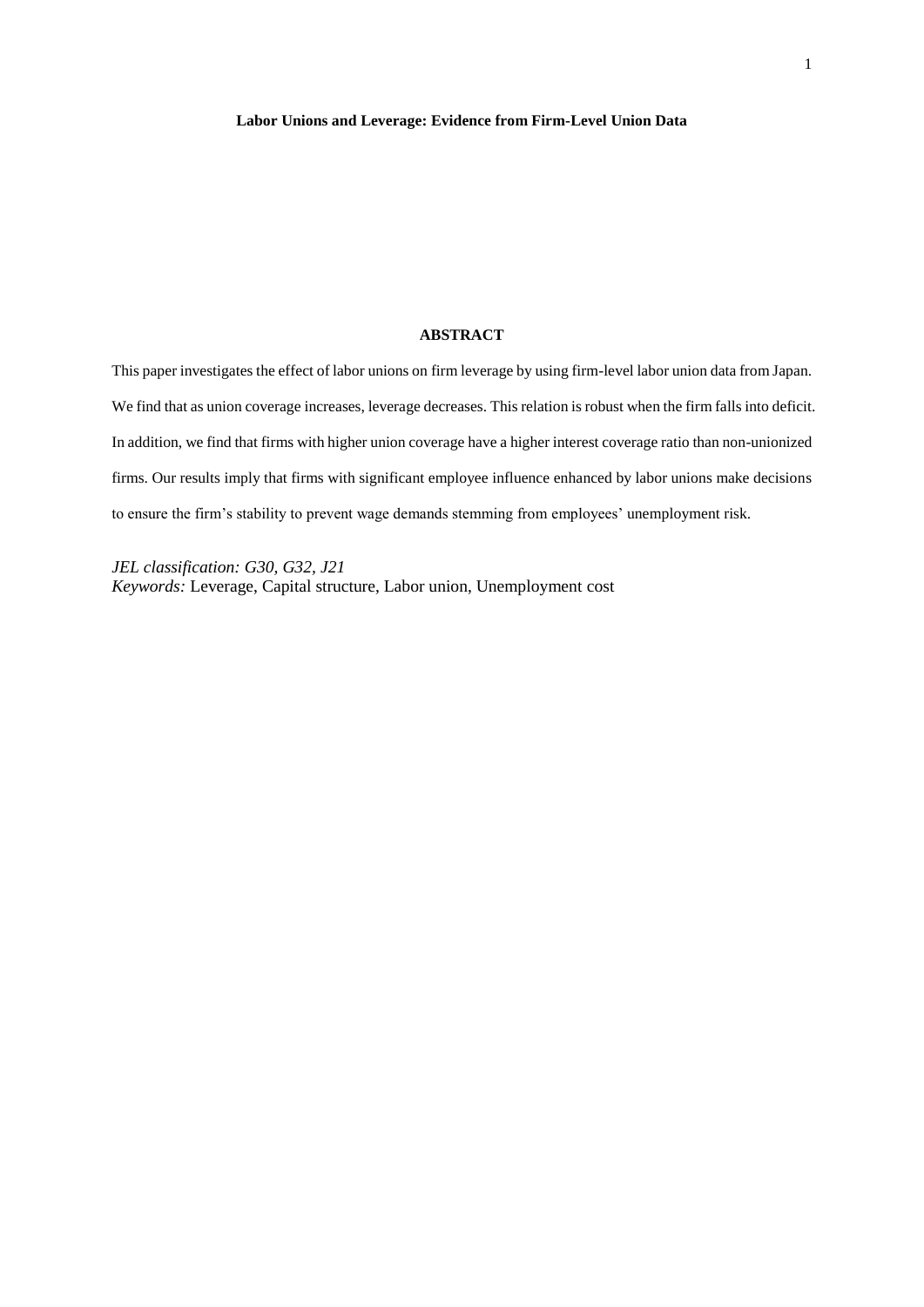A growing stream of literature investigates the relation between labor unions and firm leverage by using country- and industry-level union coverage (Simintzi et al. 2015; Bronars and Deere 1991; Myers and Saretto 2016).<sup>1</sup> However, the results are controversial, and two competing hypotheses are discussed: (i) the *unemployment cost hypothesis*, in which labor unions negatively affect leverage, and (ii) the *bargaining power h*y*pothesis*, in which labor unions positively affect leverage. A potential reason for this controversy is that the U.S. literature uses a firm-level proxy that is converted from country- or industry-level union coverage as the proxy for the influence of labor unions within the firm. In an analysis using this firm-level proxy, it is difficult to identify whether country or industry characteristics or the influence of labor unions within the firm have an effect. In contrast, the number of union members who belong to firm-level labor unions of each listed firm in Japan is available. The disclosure rule requires listed firms to report the information about labor unions, for example, the existence or absence of a labor union in the firm, the number of union members, and so on, in their annual security reports. Using this firm-level data for the number of union members allows us to identify the influence of labor unions within each listed firm. The purpose of this paper is to investigate the *unemployment cost hypothesis* and the *bargaining power hypothesis* regarding the relation between labor unions and the firm's leverage using firmlevel union coverage data.

The *unemployment cost hypothesis* is a hypothesis in which a manager selects financial policies to make the firm's financial situation stable or have it appear stable. Employees will bear significant costs if they are unemployed (Diamond 1982; Mortensen and Pissarides 1994). <sup>2</sup> Therefore, employees demand a premium on their wages and benefits to compensate for the potential risk of unemployment (Topel 1984). Thus, to avoid such demands and therefore reduce the costs stemming from employees' unemployment risk, an incentive to select this financial policy that prevents the firm from falling into financial trouble or makes the firm appear far from financial trouble arises in the firm. When a firm has a labor union, the labor union strengthens these demands through collective bargaining representing the employees. Prior literature regarding this hypothesis shows that firms with a strong labor union influence tend to smooth earnings (Hamm et al. 2018) and reduce dividends to hedge their cash flow volatility (He et al. 2016; Haw et al. 2018). In terms of leverage, Simintzi et al. (2015) use country-level data and find results that support the *unemployment cost hypothesis*. Debt financing increases employees' risk of unemployment when the firm is in financial trouble. The union demands of preliminary

1

<sup>&</sup>lt;sup>1</sup> Matsa (2010) conducts firm-level analysis. However, their sample consists of cross-sectional data in 1977, 1987 and 1999, and thus, their sample is limited to 1,676 firm-years.

<sup>&</sup>lt;sup>2</sup> Unemployed employees seek jobs for re-employment. However, their job opportunities are limited since their human assets are firm-specific (Lazear 2009) and both the workers and the firms have only incomplete information in terms of workers' productivity (Harris and Holmstrom 1982).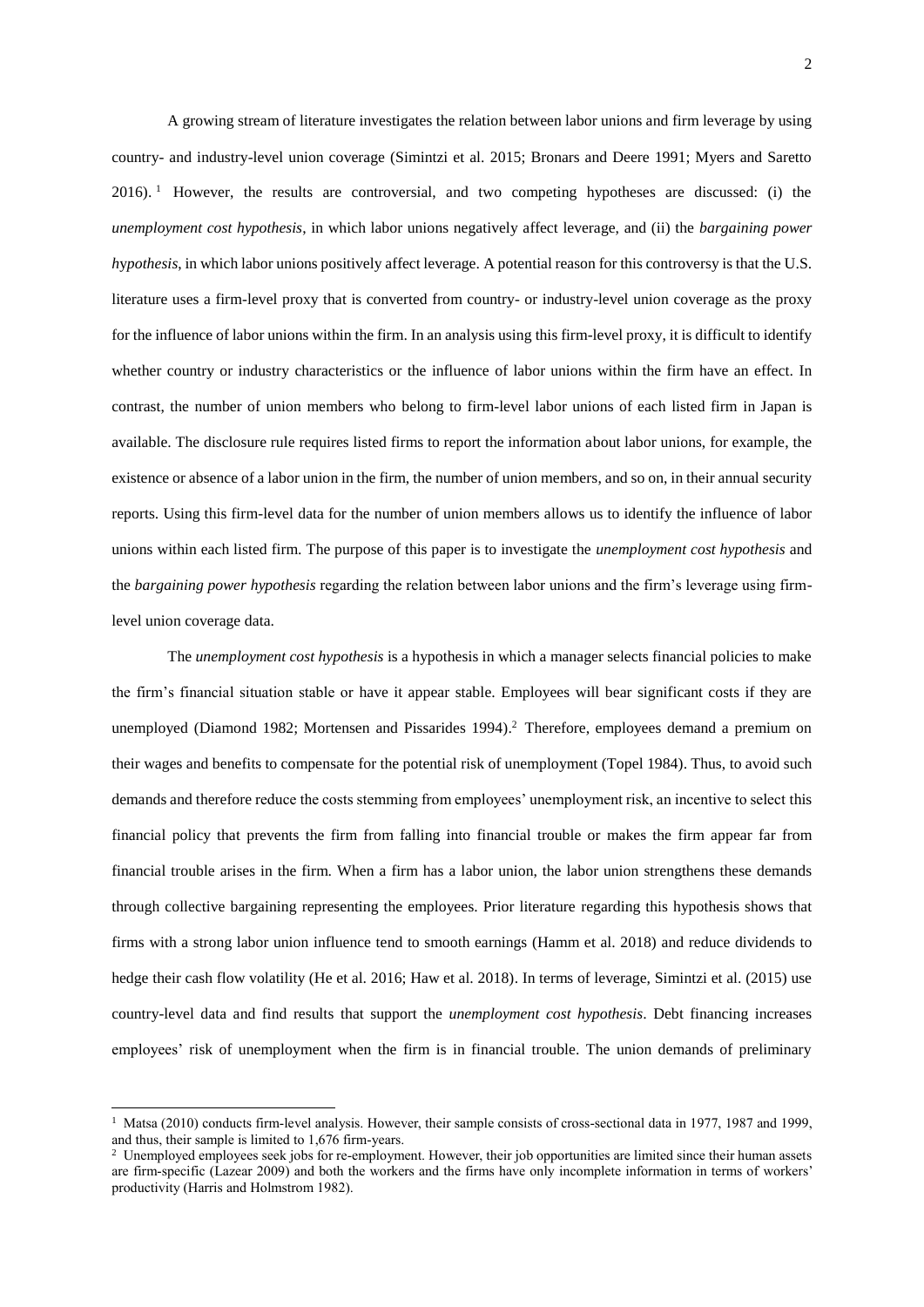compensation for employees' unemployment risk increase as leverage increases. Then, such firms have an incentive to lower their leverage to reduce the unemployment risk of their employees and thus avoid the union demands stemming from such risk. Under this hypothesis, we predict that firms with a strong labor union influence decrease their leverage.

The *bargaining power h*y*pothesis* is a hypothesis in which a manager strategically selects financial policies that make the firm's financial flexibility lower or appear low. Under circumstances in which any concession to union demands risks firm survival, collective bargaining would be advantageous for the firm. Therefore, managers may have an incentive to manipulate their financial policies to reduce their financial flexibility or make it appear low in order to claim that there is no room for concession to the union demands, resulting in an increase in the managers' bargaining power. Prior literature concerning this hypothesis shows that firms with a strong influence of labor unions tend to reduce their cash holdings (Klasa et al. 2009; Tong and Huang 2018), use income-decreasing accounting methods (DeAngelo and DeAngelo 1991; D'Souza et al. 2000), manipulate dividends based on the profitability of the firm (Chino 2016), miss consensus analyst forecasts (Bova 2013) and delay good news disclosure and promote bad news disclosure (Chung et al. 2016). Regarding leverage, Bronars and Deere (1991), and Myers and Saretto (2016) use industry-level data and find results that support the *bargaining power hypothesis*. Debt financing often accompanies the risk of bankruptcy and increases the unemployment risk of employees due to financial trouble or bankruptcy. Firms can utilize this risk to make labor unions withdraw their wage and benefits demands in collective bargaining.<sup>3</sup> Therefore, managers increase their leverage to increase their bargaining power against labor unions. Under this hypothesis, we predict that firms with a strong influence of labor unions increase their leverage.

We find that firms with higher union coverage are likely to lower their leverage. This relation is robust when the firm faces a deficit. Additionally, the results from the analysis of the interest coverage ratio confirm that firms with higher union coverage tend to have higher interest coverage ratios. These results are consistent with the *unemployment cost hypothesis* and imply that firms make decisions that ensure the firm's financial stability in terms of leverage to mitigate unions' wage demands stemming from employees' unemployment risk.

This paper proceeds as follows. We explain our data and sample selection process in section 2, discuss the results from the empirical analyses in section 3 and conclude in section 4.

-

<sup>&</sup>lt;sup>3</sup> Myers and Saretto (2016) find that labor unions in firms with high leverage during collective bargaining are unlikely to strike.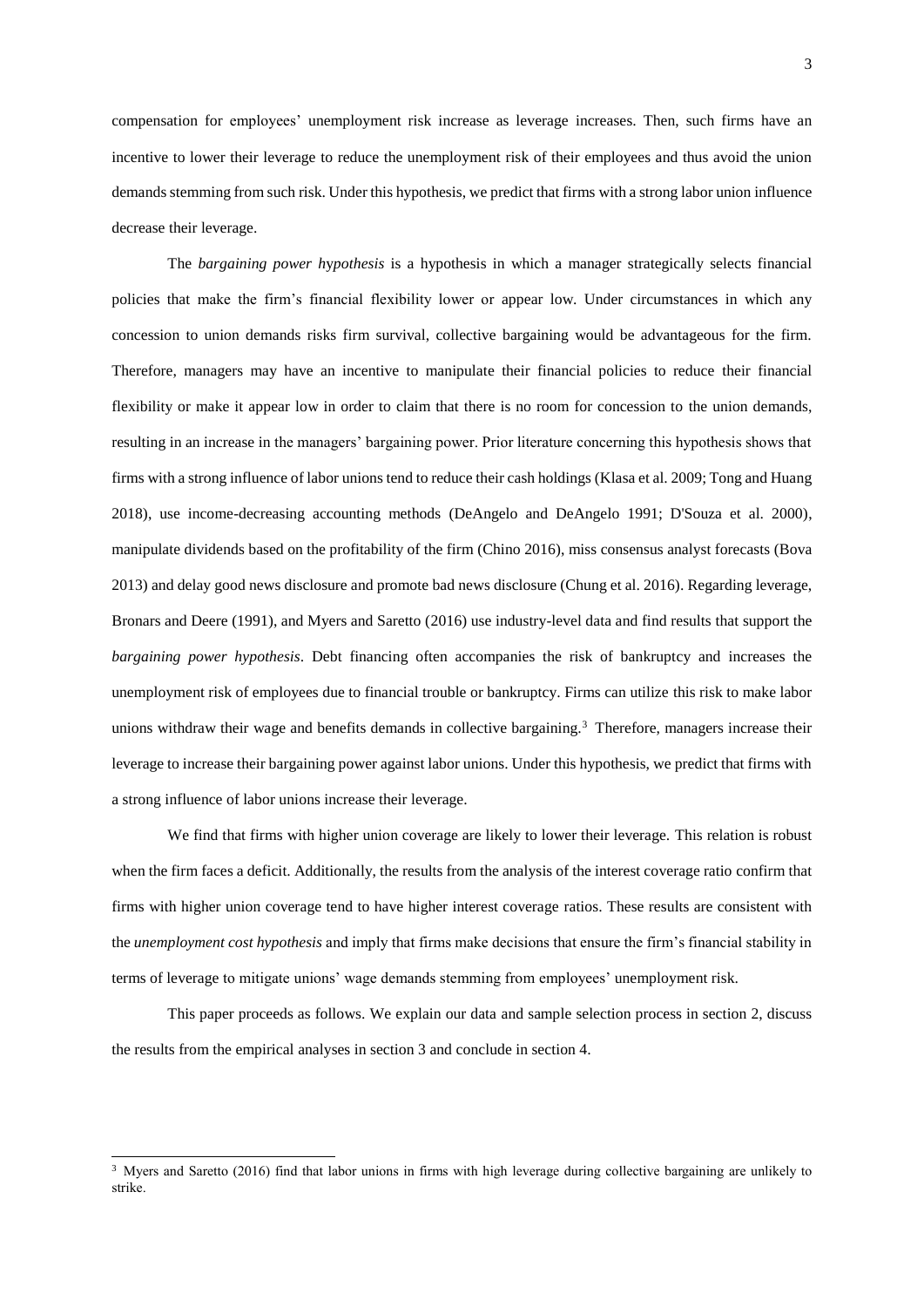#### <span id="page-5-0"></span>**I. DATA AND VARIABLES**

Labor union data are obtained from the annual security reports of each firm from April 2004 to March 2017. These data include information on the existence or absence of a labor union, the number of union members, the number of employees, the average tenure of the firm's employees and the average age of the firm's employees. Accounting data and stock price data are obtained from Quick Astra Manager. Our initial sample collected in this way includes 39,362 firm-years. We exclude 291 firm-years that do not cover the twelve months of the fiscal year, 643 firm-years for financial institutions or firms for which the industry is not specified, 157 firm-years for firms with negative equity, 8,609 firm-years without labor union data and 5,281 firm-years without other necessary data. As a result, the final sample consists of 24,381 firm-years.

Motivated by Myers and Saretto (2016), we use the following equation to investigate the influence of labor unions on leverage:

$$
Leverage_{i,t+1} = \beta_0 + \beta_1 UNION_{i,t} + \beta_2 Leverage_{i,t} + \beta_3 \Delta Employee / Asset_{i,t} + \beta_4 ROA_{i,t}
$$
\n
$$
+ \beta_5 Cash / Asset_{i,t} + \beta_6 / Asset_{i,t} + \beta_7 Dividend / Asset_{i,t} + \beta_8 ln(Sales)_{i,t} + \beta_9 MTB_{i,t}
$$
\n
$$
+ \beta_{10} Altman Z-score_{i,t} + \varepsilon_{i,t}.
$$
\n(1)

Our main dependent variable is the debt ratio at the time  $t+1(Leverage_{t+1})$ . Our main independent variables in this paper are the number of union members divided by the number of employees for each firm (*UNION COVERAGE*) and a dummy variable to which we assign a value of 1 if the firm has a labor union and 0 otherwise (*UNION dummy*). Control variables are as follows. First, we include *Leverage* at time t. Layoffs and pension funds are associated with strikes, and we include the change in the ratio of the number of employees to assets from time t-1 to time t (*∆Employee/Asset*). According to DeAngelo and DeAngelo (1991), firms manipulate their earnings downwards and cut dividends so that labor unions must concede that the firm is in poor financial health. Thus, we include operating income divided by assets (*ROA*) and dividends divided by assets (*Dividend/Asset*). According to Klasa, Maxwell and Ortiz-Molina (2009), cash holdings are associated with the possibility of striking. Therefore, we include cash divided by asset (*Cash/Asset*). Because inventory reduces the cost of strikes, we include inventory divided by assets (*Inventory/Asset*). We include the natural log of sales (*ln(Sales)*) as a measure of firm size, the market-to-book ratio (*MTB*) as a measure of investment opportunities and the modified Altman's Z-score (*Altman Z-score*) as a measure of the possibility of bankruptcy. Continuous variables are winsorized at the 1% and 99% levels.

Panel A of [Table 1](#page-14-0) shows the summary statistics. The mean (median) of *Leverage* is 0.202 (0.163) for the full sample. The mean of the *UNION dummy* is 0.490, implying that approximately half of the sample firms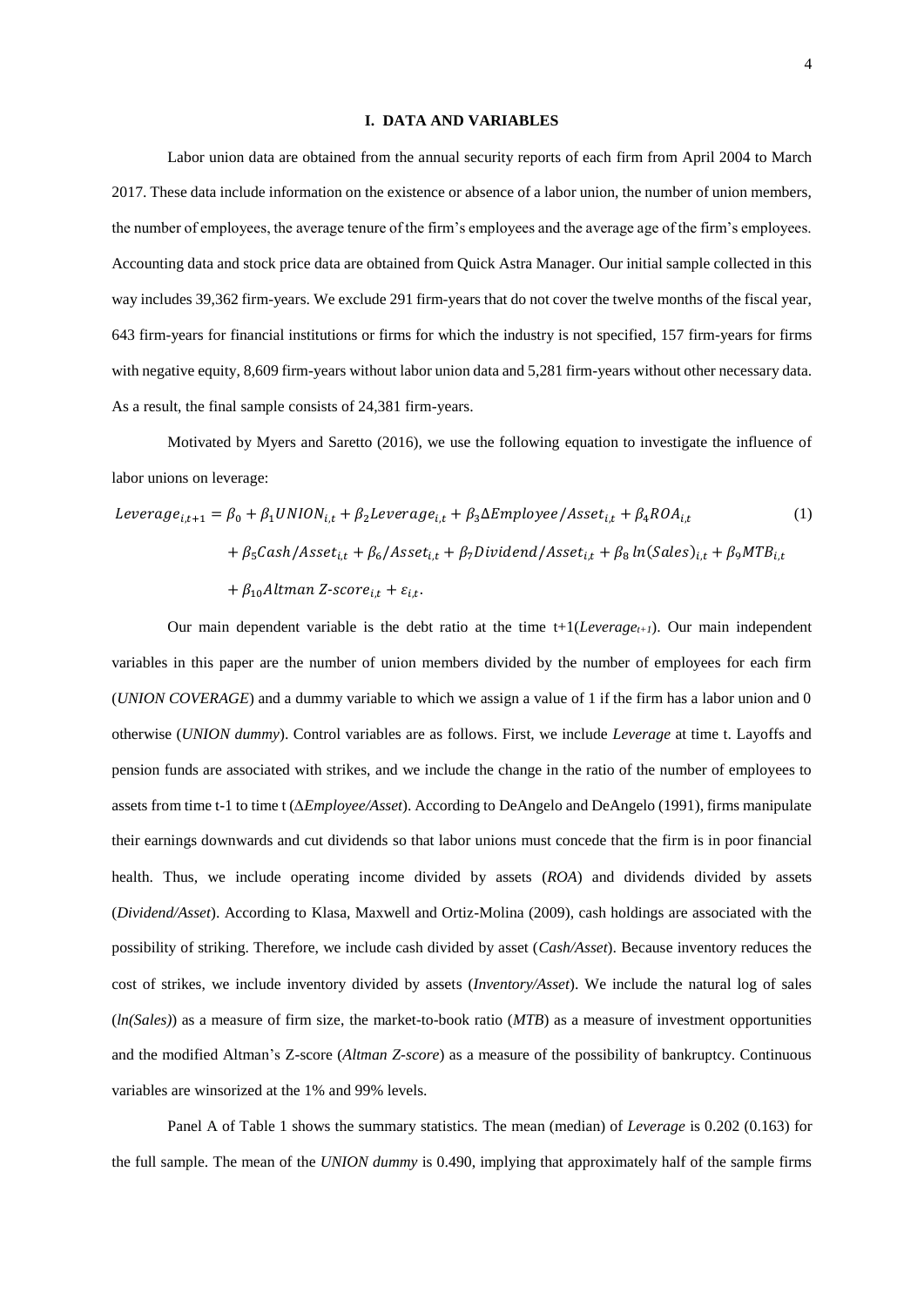have labor unions. The mean (median) of *UNION COVERAGE* is 0.377 (0.000). This result implies that unionized firms have large labor unions.

Panel B of [Table 1](#page-14-0) shows the comparison of variables between the subsamples of unionized firms and nonunionized firms. The mean (median) of *TENURE*, the average tenure of the firm's employees, is 15.725 years (16.100 years) among unionized firms, whereas it is 9.323 years (9.000 years) among non-unionized firms. The mean (median) difference of *TENURE* between unionized firms and non-unionized firms is 6.401 years (7.100 years), indicating that the average tenure of employees is significantly longer among unionized firms than among non-unionized firms. This result is consistent with our prediction. The mean (median) of *Leverage* is 0.203 (0.175) among unionized firms, whereas it is 0.201 (0.149) among non-unionized firms. The mean (median) difference of *Leverage* is 0.001 (0.026), indicating that unionized firms have a higher leverage than non-unionized firms, although the mean difference of *Leverage* is not significant, whereas the mean difference is significant. This result is consistent with the *bargaining power hypothesis*.

---------------------------------------

Insert [Table 1](#page-14-0)

 $-$ 

## **II. RESULTS**

#### *A. Baseline regression results*

To investigate the *unemployment cost hypothesis* and the *bargaining power hypothesis*, we conduct the regression as defined in equation [\(1\)](#page-5-0) in which the dependent variable is *Leverage* at time t+1. This paper predicts that labor unions negatively affect the firm's leverage. However, it can be considered that the level of leverage induces employees to unionize or belong to a labor union. It is possible that labor unions and leverage are simultaneously determined. To address this possibility, this paper employs the two-stage instrumental variable regression. Hernández (1995) finds that because part-time workers have shorter tenures, they are less likely to have an incentive to unionize than full-time workers. Motivated by this prior study, this paper uses the average tenure of the firm's employees (*TENURE*) as an instrumental variable.<sup>4</sup> We predict that firms whose employees have a longer average tenure are likely to be unionized.

1

<sup>4</sup> Following Scoville (1971), who reports that as a worker ages, the demands of unionization increase, we conduct the same regression presented here by using the average age of the firm's employees as an instrumental variable and find results similar to our baseline results.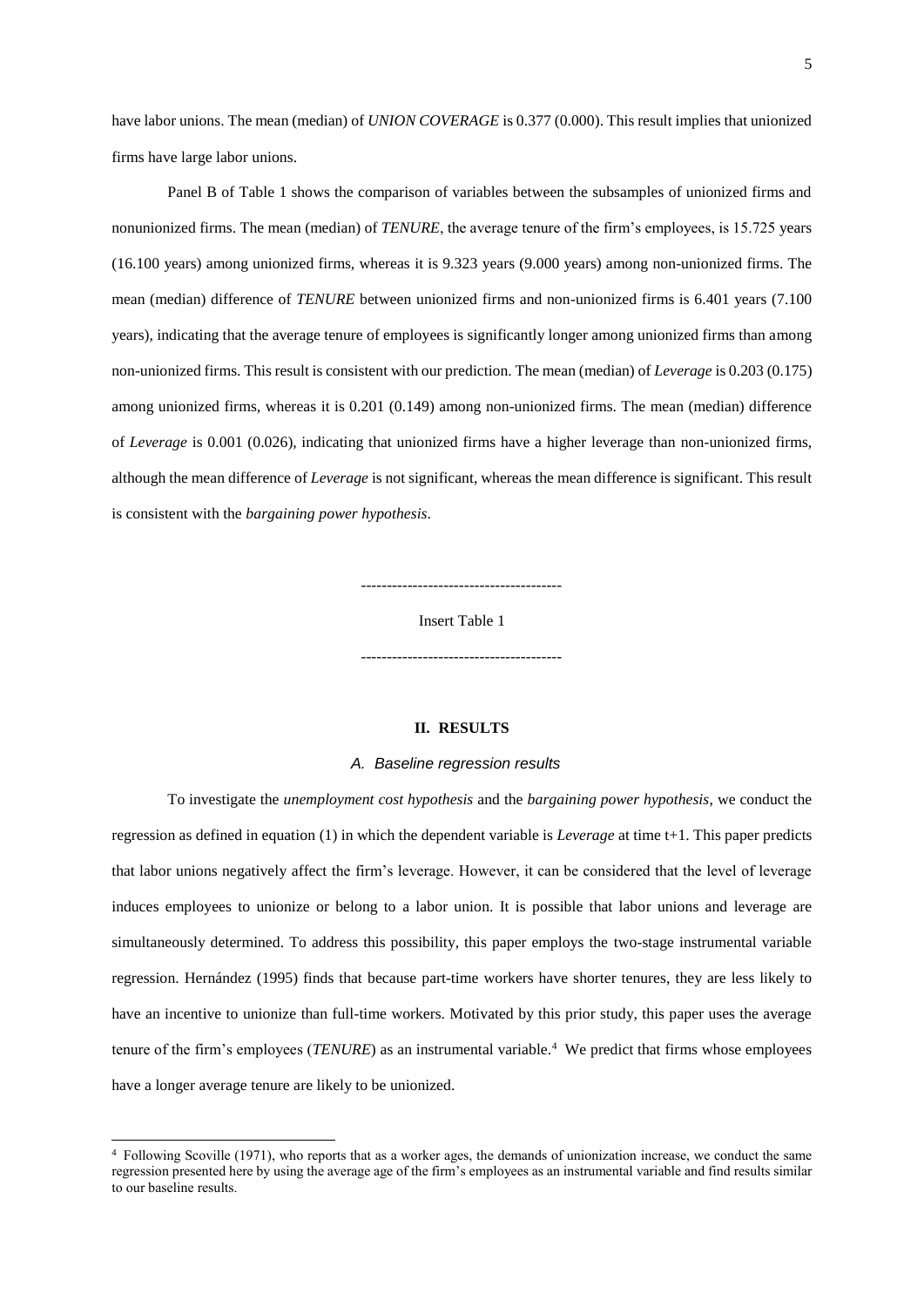[Table 2](#page-15-0) shows the results from the two-stage instrumental variable regression. Column (1) presents the first-stage result that estimates *UNION COVERAGE* by *ln(TENURE)* and the control variables as defined in equatio[n \(1\).](#page-5-0) The coefficient of *ln(TENURE)* is significantly positive. This result is consistent with our prediction that as the average length of the firm's employees' tenure increases, the union coverage increases. Column (2) presents the second-stage result that estimates *Leverage* at time t+1 by the instrumented *UNION COVERAGE* and the control variables as defined in equation [\(1\).](#page-5-0) Our instrumental variable specification passes the Langrange-Multiplier test for underidentification using a rank test procedure from Kleibergen and Paap (2006), and the Cragg-Donald and the Kleibergen-Paap Wald test for weak identification. The coefficient of *UNION COVERAGE* is negative and significant at the 1% level. This result indicates that the influence of labor unions is associated with a lower leverage level, supporting the *unemployment cost hypothesis*. According to the value of the coefficient, when *UNION COVERAGE* increases by one standard deviation (0.413, as presented in Panel A of [Table 1\)](#page-14-0), *Leverage* at time t+1 decreases by 0.189% points (−0.458 × 0.413 = −0.189). Columns (3) and (4) present the results of a similar regression replacing the labor union measure with the *UNION dummy*. The coefficient of the *UNION dummy* in Column (4) is negative and significant at the 1% level. This result indicates that leverage is 0.313% points lower among unionized firms than among non-unionized firms. This result supports the *unemployment cost hypothesis* in the same way as the result of *UNION COVERAGE*. In summary, these results are economically significant.

The coefficients of *∆Employee/Asset* are significantly negative, showing that the increasing possibility of a strike decreases the firm's leverage. The coefficients of *ROA* are significantly negative, suggesting that firms make the decision to decrease their leverage while signaling their low profitability. The coefficients of *Cash/Asset* are significantly negative, implying that such circumstances that increase the possibility of strikes decrease the firm's leverage. These results are consistent with the *unemployment cost hypothesis*. The coefficient of *Inventory/Asset* is significantly positive, which implies that inventory is one of the determinants that increase the firm's leverage because it reduces the cost of strikes for the firm. Finally, the coefficient of *ln(Sales)* is significantly positive, which means that larger firms have a higher level of leverage. *Dividend/Asset*, *MTB* and *Altman Z-score* are not significant.

> --------------------------------------- Insert [Table 2](#page-15-0)

----------------------------------------

6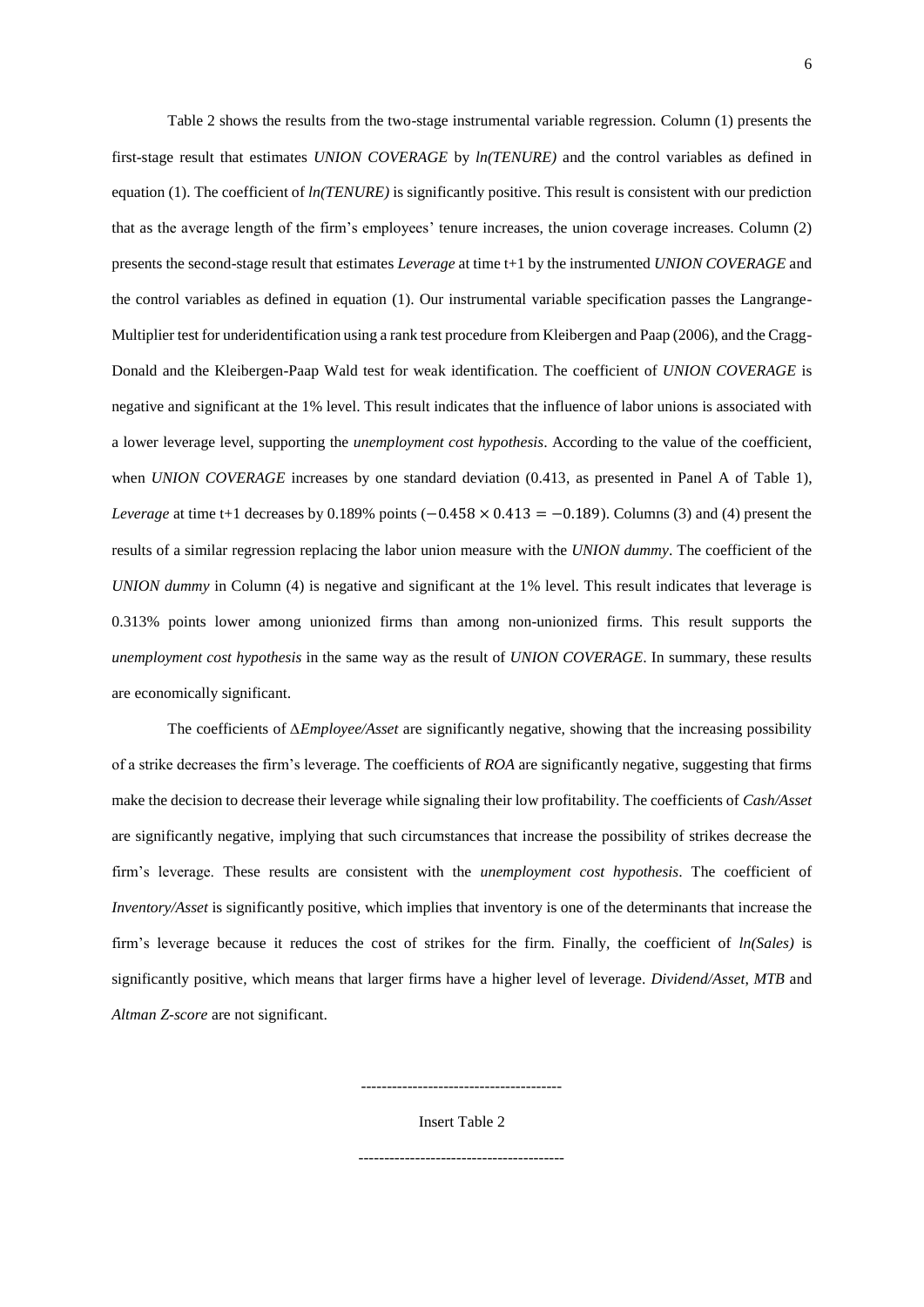#### *B. Deficit firms*

[Table 3](#page-16-0) shows the results of the analysis on whether the negative relation between labor unions and leverage is affected by the firm's financial deficit. We conduct the same two-stage instrumental variable regression as shown in [Table 2](#page-15-0) by introducing a dummy variable that indicates whether the firm is in deficit or not (*Deficit dummy*). *Deficit dummy* is a dummy variable to which we assign a value of 1 if the firm is in deficit and 0 otherwise. A firm is deemed to be in deficit when the firm belongs to the top tertile group of a deficit measure, calculated as the ratio of the sum of dividends, capital expenditure, the change in working capital from t-1 to t and the current portion of long-term debt at t-1 minus the amount of operating cash flow minus interest and discount expenses, and corporate, inhabitant, and enterprise taxes to assets. The dependent variable is the debt ratio at the time  $t+1$ (*Leveraget+1*). The independent variables are the union coverage (*UNION COVERAGE*), the deficit dummy (*Deficit dummy*) and an interaction term of such variables (*UNION COVERAGE*×*Deficit dummy*). We use the log of average tenure of the firm's employees and its interaction term with the deficit dummy (*ln(TENURE)*×*Deficit dummy*). Control variables are the same as in [Table 2.](#page-15-0) If the *unemployment cost hypothesis* is dominant, the *UNION COVERAGE*×*Deficit dummy* will be significantly negative.

Column (3) shows the second-stage results. Consistent with our prediction, the coefficient of the *UNION COVERAGE*×*Deficit dummy* is negative and significant at the 1% level. According to the value of the coefficient, when *UNION COVERAGE* increases by one standard deviation (0.413), deficit firms decrease *Leverage* at time t+1 by 0.183% points  $(-0.449 \times 0.413 - 0.017 \times 0.413 + 0.009 = -0.183)$ , whereas non-deficit firms decrease it by 0.185% points (−0.449 × 0.413 = −0.185). The coefficient of the *UNION dummy*×*Deficit dummy,* which is indicated in Column (6), is also negative and significant at the 1% level. Firms with labor unions decrease *Leverage* at the time of t+1 by 0.308% points  $(-0.303 \times 0.413 - 0.015 \times 0.413 + 0.010 = -0.308)$  when they fall into deficit, whereas they decrease it by 0.303% points when they are not in deficit. These results indicate that firms decrease their leverage to reduce the risk of bankruptcy when they have a labor union and when the labor union has a strong influence, supporting the results presented i[n Table 2.](#page-15-0)

Insert [Table 3](#page-16-0)

----------------------------------------

----------------------------------------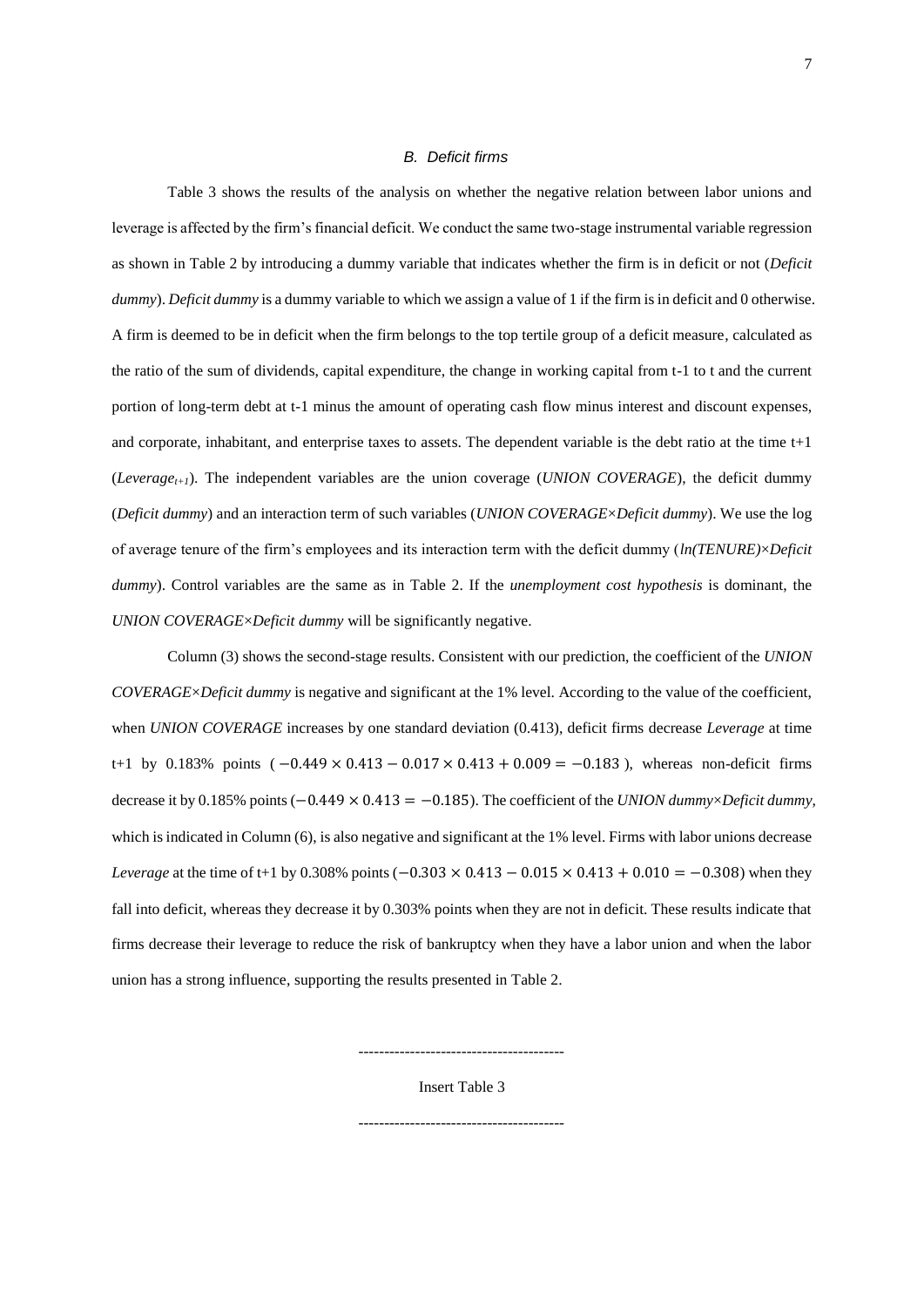#### *C. Interest coverage ratio*

Following Agrawal and Matsa (2013), we investigate the interest coverage ratio, which indicates the firm's ability to pay for the outstanding debt and thus can be another indicator that workers are concerned about the possibility of financial distress. The interest coverage ratio is denoted as *ICR*. We deem the value of *ICR* as 0 when the operating income is negative. In contrast with the negative influence of labor unions on leverage, we expect that labor unions positively affect the firm's interest coverage ratio. Panel A of [Table 4](#page-17-0) shows that the mean (median) of *ICR* is 94.733 (12.111). According to Panel B, the mean (median) of *ICR* is 89.338 (12.888) among unionized firms, whereas it is 99.917 (11.164) among non-unionized firms. The mean (median) difference of *ICR* between unionized firms and non-unionized firms is -10.579 (1.723), indicating mixed results.

Panel C shows the results from the similar regression as in [Table 2](#page-15-0) in terms of the interest coverage ratio. The dependent variable is the log of *ICR* at time t+1  $(ln(1+ICR)_{t+1})$ . The coefficient of *UNION COVERAGE* in Column (2) is positive and significant at the 1% level. This result means that if *UNION COVERAGE* increases by one standard deviation (0.413), *ICR* at time t+1 increases by  $2.114\%$  (5.118  $\times$  0.413 = 2.114). The coefficient of the *UNION dummy* shown in Column (4) is also positive and significant at the 1% level. This result indicates that unionized firms are likely to have 3.525% higher *ICR* at time t+1 than non-unionized firms. These results are economically significant. In summary, these results imply that firms increase their ability to pay for the outstanding debt to fall into financial distress when they have a labor union and when the labor unions have a strong influence, supporting the results presented in [Table 2.](#page-15-0)

Insert [Table 4](#page-17-0)

 $-$ 

---------------------------------------

#### **III. CONCLUSIONS**

The interest of this paper is to investigate the relationship between employees and the decision on the level of leverage through the existence and influence of labor unions. According to the empirical results, we find that firms decrease their leverage when they have a labor union and when the labor union has a strong influence. This result is robust among deficit firms. Additionally, a similar result is confirmed when we investigate the interest coverage ratio. These results imply that labor unions have a significant influence on the firm's financial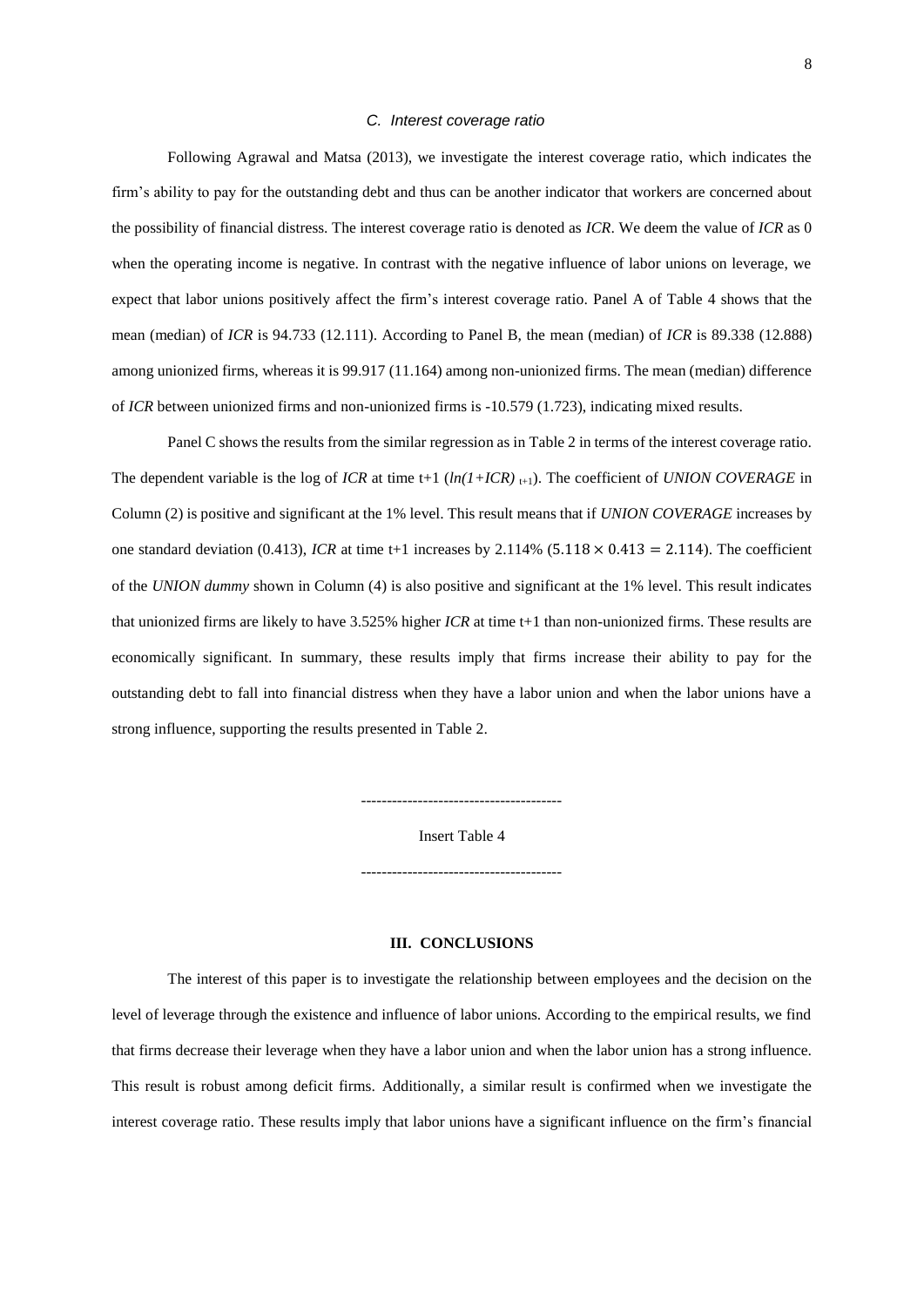policy and support the *unemployment cost hypothesis* in which firms with strong labor unions bear higher potential bankruptcy costs and thus take actions to reduce bankruptcy risks.

Prior literature studies the influence of labor unions on the decision regarding leverage by using countryand industry-level measures of labor unions and finds two competing evidence: the first supports the *unemployment cost hypothesis* (Simintzi et al. 2015), and the other supports the *bargaining power hypothesis* (Bronars and Deere 1991; Myers and Saretto 2016). This paper investigates using firm-level union coverage and contributes to such arguments by providing strong evidence that supports the *unemployment cost hypothesis*.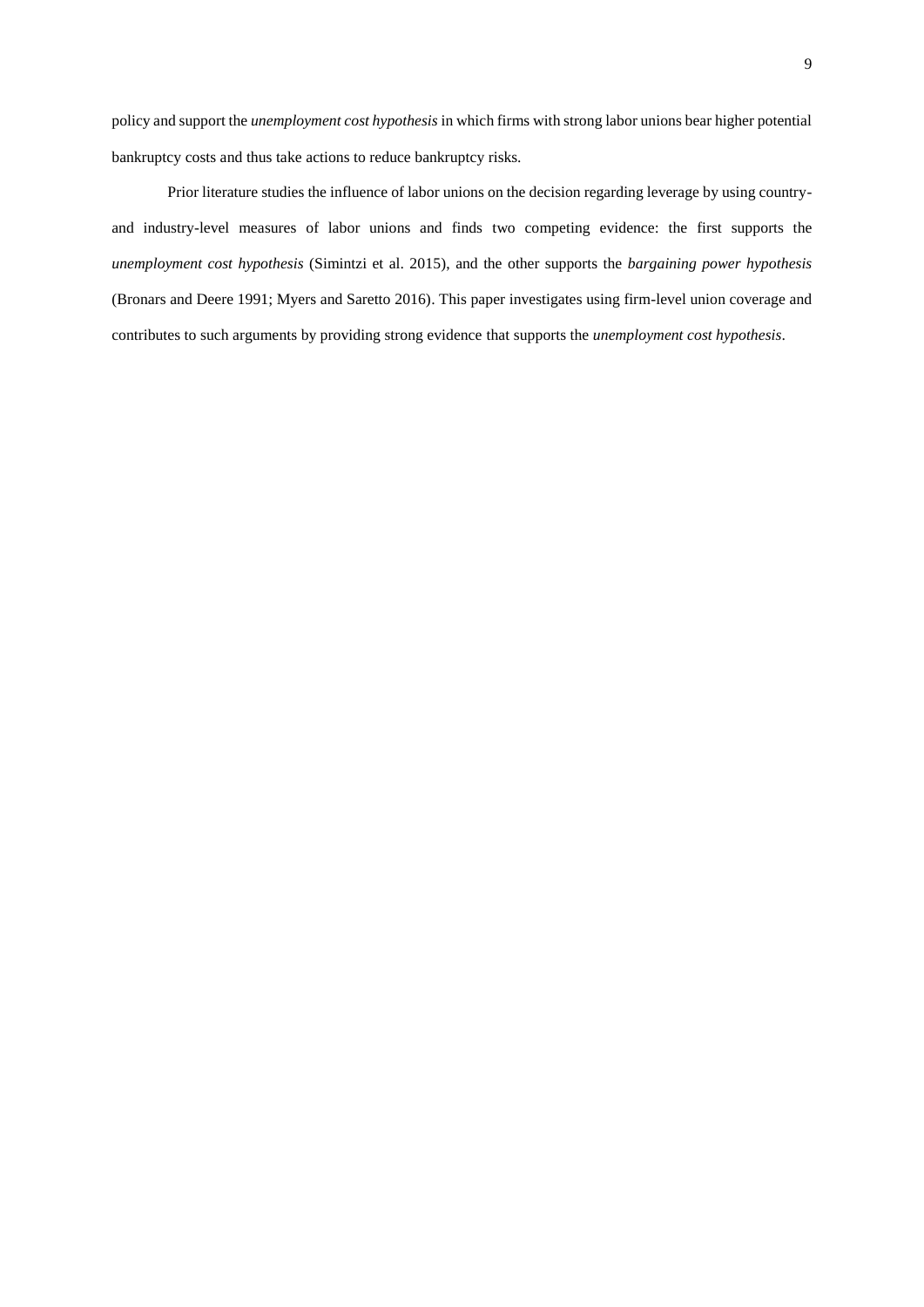| <b>Appendix 1 Variable definitions</b> |                                                                                             |  |  |  |  |  |
|----------------------------------------|---------------------------------------------------------------------------------------------|--|--|--|--|--|
| Variables                              | Definition                                                                                  |  |  |  |  |  |
| <b>UNION COVERAGE</b>                  | The number of union members divided by the number of employees for each firm.               |  |  |  |  |  |
| <b>UNION</b> dummy                     | A dummy variable to which we assign a value of 1 if the firm has a labor union and 0        |  |  |  |  |  |
|                                        | otherwise.                                                                                  |  |  |  |  |  |
| <b>TENURE</b>                          | The average tenure of the firm's employees.                                                 |  |  |  |  |  |
| Leverage                               | Debt divided by assets                                                                      |  |  |  |  |  |
| ICR                                    | Interest coverage ratio. We deem the value of $ICR$ as 0 when the operating income is       |  |  |  |  |  |
|                                        | negative                                                                                    |  |  |  |  |  |
| $\Delta$ <i>Employee</i> /Asset        | The change in the ratio of the number of employees to assets from time t-1 to time t        |  |  |  |  |  |
| ROA                                    | Operating income divided by assets                                                          |  |  |  |  |  |
| Cash/Asset                             | Cash and securities divided by assets                                                       |  |  |  |  |  |
| Inventory/Asset                        | Inventory divided by assets                                                                 |  |  |  |  |  |
| Dividend/Asset                         | Dividends divided by assets                                                                 |  |  |  |  |  |
| <b>Sales</b>                           | <b>Sales</b>                                                                                |  |  |  |  |  |
| <b>MTB</b>                             | Market value of equity and total liability divided by assets                                |  |  |  |  |  |
| Altman Z-score                         | The modified Altman's Z-score, calculated by following equation:                            |  |  |  |  |  |
|                                        | Altman Z-score = $3.3 \times (EBIT \div Asset_{t-1}) + 1.0 \times (Sales \div Asset_{t-1})$ |  |  |  |  |  |
|                                        | $+1.4 \times (Retained\ earnings \div Asset_{t-1})$                                         |  |  |  |  |  |
|                                        | $+1.2 \times (Working capital \div Asset_{t-1})$                                            |  |  |  |  |  |
| Deficit dummy                          | A dummy variable to which we assign a value of 1 if the firm is in deficit and 0 otherwise. |  |  |  |  |  |
|                                        | A firm is deemed to be in deficit when the firm is belongs to the top tertile group of a    |  |  |  |  |  |
|                                        | deficit measure, calculated as follows:                                                     |  |  |  |  |  |
|                                        | $Deficit = (Dividend + Capital expenditure + \Delta Working capital$                        |  |  |  |  |  |
|                                        | + Current portion of long-term debt <sub>t-1</sub>                                          |  |  |  |  |  |
|                                        | - (Operating cash flow - Interest and discount expense                                      |  |  |  |  |  |
|                                        | $-$ Corporate, inhabitant, and enterprise taxes)) $\div$ Asset                              |  |  |  |  |  |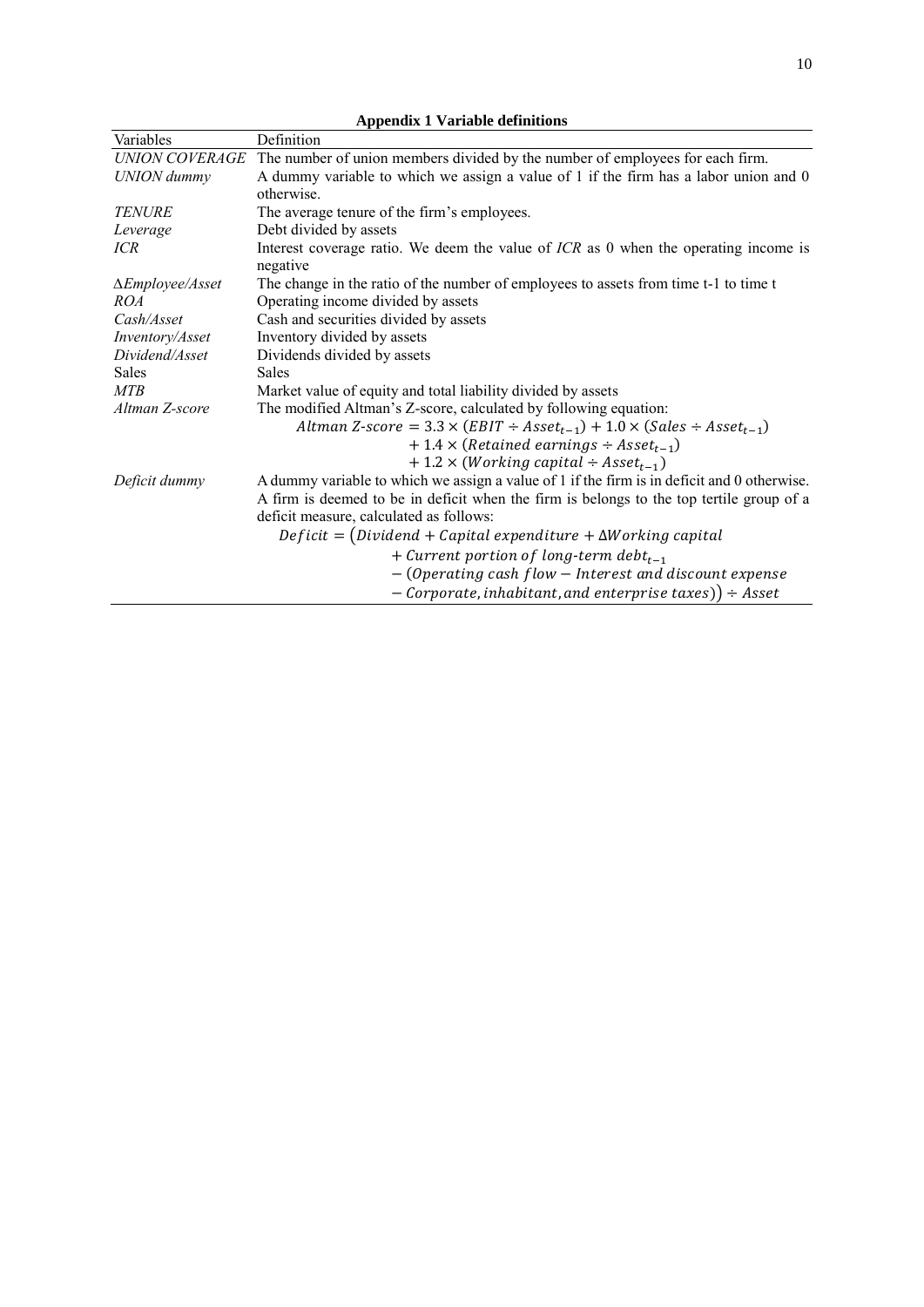#### **References**

- Agrawal, A. K., and D. A. Matsa (2013), 'Labor unemployment risk and corporate financing decisions', *Journal of Financial Economics*, 108, 449-470.
- Bova, F. (2013), 'Labor Unions and Management's Incentive to Signal a Negative Outlook', *Contemporary Accounting Research*, 30, 14–41.
- Bronars, S. G., and D. R.Deere (1991), 'The Threat of Unionization, the Use of Debt, and the Preservation of Shareholder Wealth', *The Quarterly Journal of Economics*, 106, 231-254.
- Chino, A. (2016), 'Do labor unions affect firm payout policy?: Operating leverage and rent extraction effects', *Journal of Corporate Finance*, 41, 156–178.
- Chung, R., B. B.-H. Lee, W.-J. Lee, and B. C. Sohn (2016), 'Do Managers Withhold Good News from Labor Unions?', *Management Science*, 62, 46-68.
- DeAngelo, H., and L. DeAngelo (1991), 'Union negotiations and corporate policy: A study of labor concessions in the domestic steel industry during the 1980s', *Journal of Financial Economics*, 30, 3-43.
- Diamond, P. A. (1982), 'Aggregate Demand Management in Search Equilibrium', *Journal of Political Economy*, 90, 881-894.
- D'Souza, J., J. Jacob, and K. Ramesh (2000), 'The use of accounting flexibility to reduce labor renegotiation costs and manage earnings', *Journal of Accounting and Economics*, 30, 187-208.
- Hamm, S. J., B. Jung, and W.‐J. Lee (2018), 'Labor Unions and Income Smoothing', *Contemporary Accounting Research*, 35, 1201-1228.
- Harris, M., and B. Holmstrom (1982), 'A Theory of Wage Dynamics', *The Review of Economic Studies*, 49, 315- 333.
- Haw, I.‐M., B. Hu, D. Wu, and X. Zhang (2018), 'Having a Finger in the Pie: Labor Power and Corporate Payout Policy', *Financial Management*, 47, 993-1027.
- He, J. J., X. Tian, and H. Yang (2016), 'Labor unions and payout policy: A regression discontinuity analysis', American Finance Association 2016 San Francisco Meeting. Available at: https://editorialexpress.com/cgi-bin/conference/download.cgi?db\_name=AFA2016&paper\_id=1133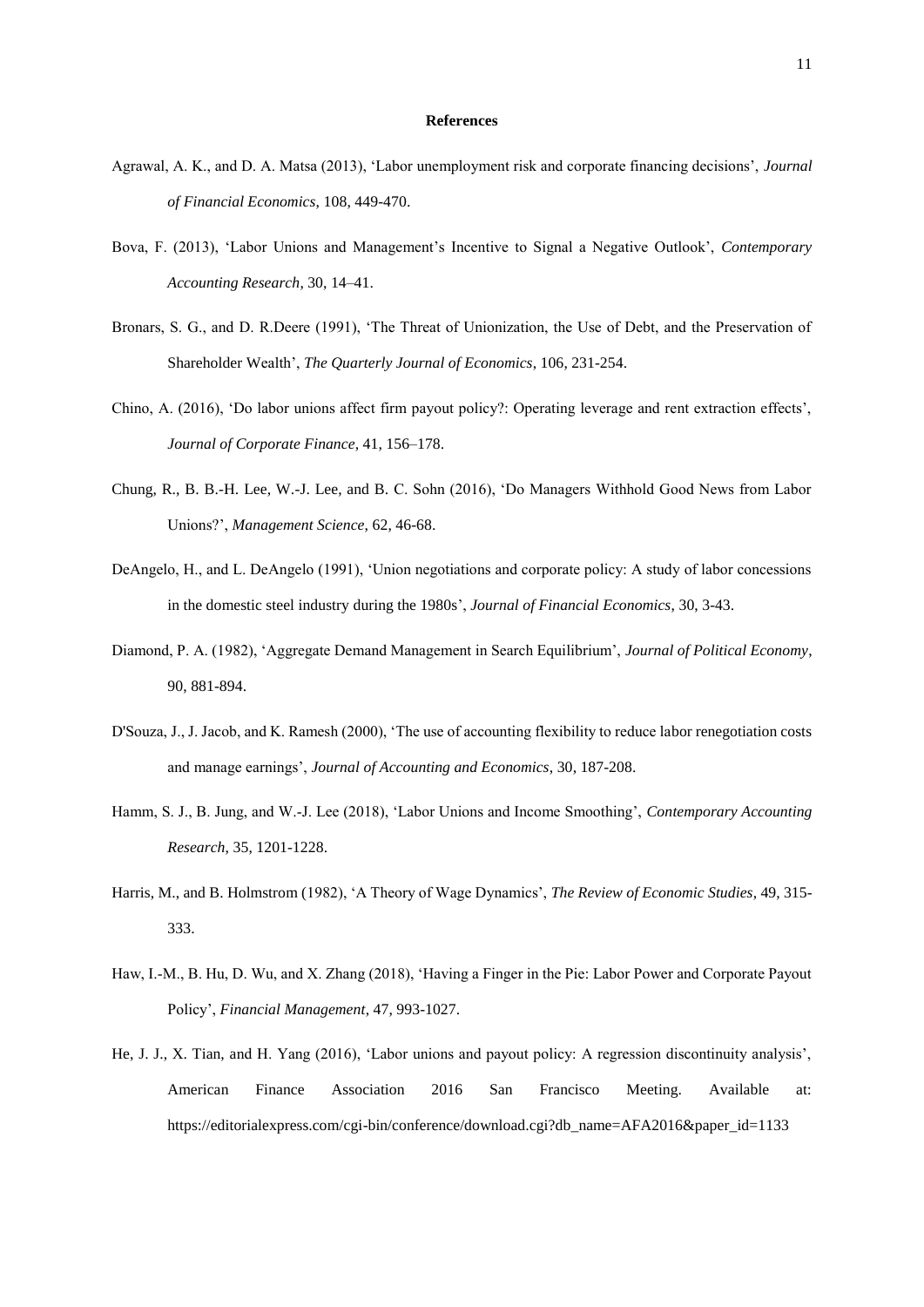- Hernández, A. (1995), 'The impact of part-time employment on union density', *Journal of Labor Research*, 16, 485–491.
- Huang, Q., F. Jiang, E. Lie, and T. Que (2017), 'The Effect of Labor Unions on CEO Compensation', *Journal of Financial and Quantitative Analysis*, 52, 553-582.
- Klasa, S., W. F. Maxwell, and H. Ortiz-Molina (2009), 'The Strategic Use of Corporate Cash Holdings in Collective Bargaining with Labor Unions', *Journal of Financial Economics*, 92, 421–442.
- Kleibergen, F., and R. Paap (2006), 'Generalized reduced rank tests using the singular value decomposition', *Journal of Econometrics*, 133, 97-126.
- Lazear, E. P. (2009), 'Firm‐Specific Human Capital: A Skill‐Weights Approach', *Journal of Political Economy*, 117, 914-940.
- Matsa, D. A. (2010), 'Capital Structure as a Strategic Variable: Evidence from Collective Bargaining', *The Journal of Finance*, 65, 1197–1232.
- Mortensen, D. T., and C. A. Pissarides (1994), 'Job Creation and Job Destruction in the Theory of Unemployment', *The Review of Economic Studies*, 61, 397-415.
- Myers, B. W., and A. Saretto (2016), 'Does Capital Structure Affect the Behavior of Nonfinancial Stakeholders? An Empirical Investigation into Leverage and Union Strikes', *Management Science*, 62, 3235 - 3253.
- Scoville, J. G. (1971), 'Influences on Unionization in the U.S. in 1966', *Industrial Relations*, 10, 354–361.
- Simintzi, E., V. Vig, and P. Volpin (2015), 'Labor Protection and Leverage', *The Review of Financial Studies*, 28, 561–591.
- Tong, Z., and H. Huang (2018), 'Labor Unions and Corporate Cash Holdings: Evidence from International Data', *Journal of Financial Research*, 41, 325-350.
- Topel, R. H. (1984), 'Equilibrium Earnings, Turnover, and Unemployment: New Evidence', *Journal of Labor Economics*, 2, 500-522.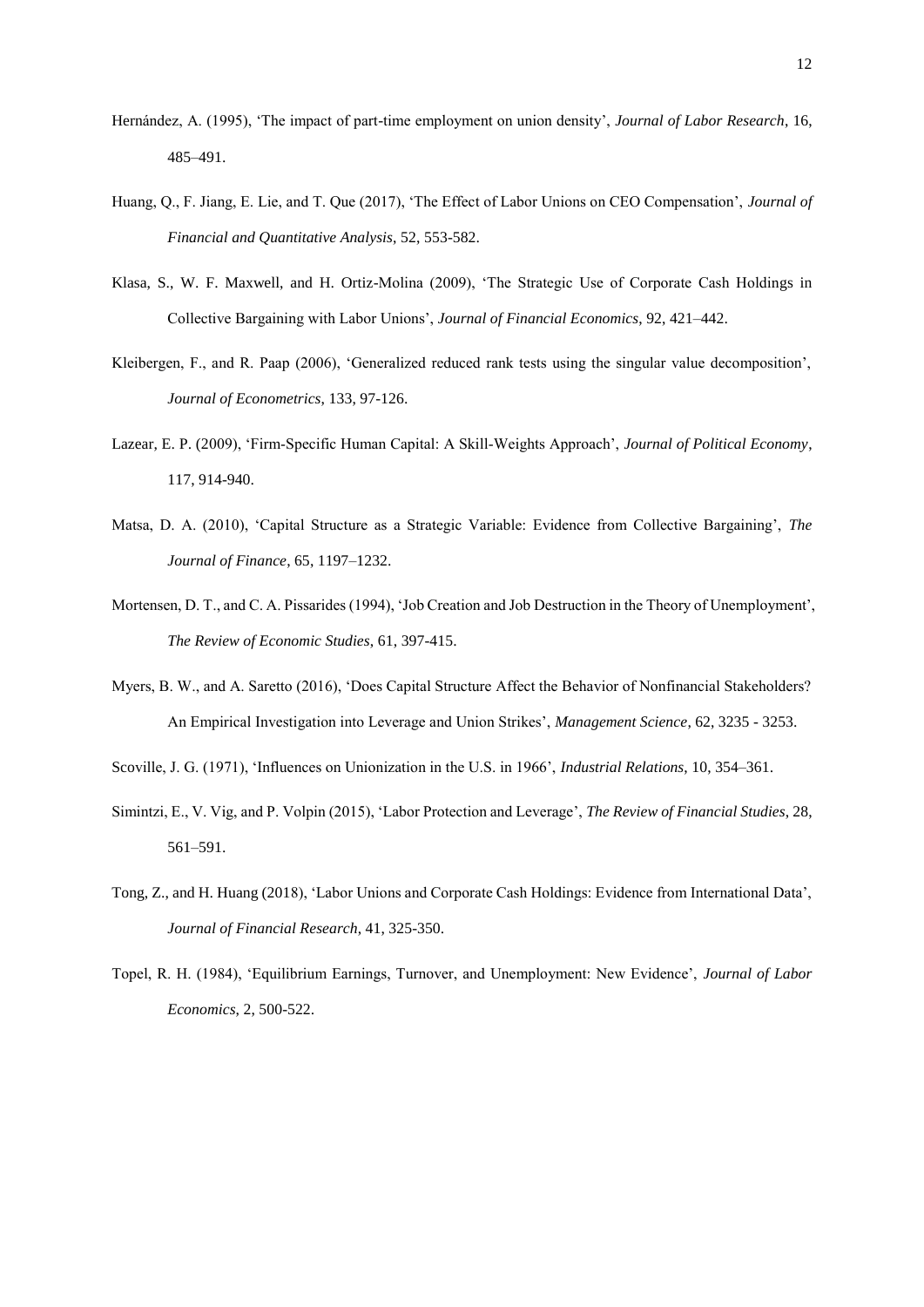#### <span id="page-14-0"></span>**Table 1** Summary statistics

This table explains the variables used in the analyses. Panel A shows the summary statistics, and Panel B shows the mean (median) difference test between the subsample of unionized firms and that of non-unionized firms. *UNION COVERAGE* is the ratio of the number of union members to the number of employees in the firm. The *UNION dummy* is a dummy variable that takes a value of 1 when the firm has a labor union and 0 otherwise. *TENURE* is the average tenure of employees. *Leverage* is a ratio of debt to assets. *∆Employee/Asset* is the change in the number of employees divided by assets from time t-1 to time t. *ROA* is operating income divided by assets. *Cash/Asset* is cash and marketable securities divided by assets. *Inventory/Asset* is inventory divided by assets. *Dividend/Asset* is the amount of dividends paid divided by assets. *Sales* is sales. *MTB* is the market value of equity and total liability divided by assets. *Altman Z-score* is the modified Altman's Z-score. Continuous variables are winsorized at the 1% and 99% levels.

| Variables                                                                                 |        | Mean            |           | Standard                | 25 <sub>th</sub>            |           | Median     | 75th       |
|-------------------------------------------------------------------------------------------|--------|-----------------|-----------|-------------------------|-----------------------------|-----------|------------|------------|
|                                                                                           |        |                 |           | deviation<br>percentile |                             |           | percentile |            |
| UNION COVERAGE                                                                            |        | 0.377           |           | 0.413                   | 0.000                       |           | 0.000      | 0.799      |
| UNION dummy                                                                               |        | 0.490           |           | 0.500                   | 0.000                       |           | 0.000      | 1.000      |
| <b>TENURE</b>                                                                             |        | 12.460          |           | 5.497                   | 8.000                       |           | 13.400     | 16.800     |
| Leverage                                                                                  |        | 0.202           |           | 0.182                   | 0.038                       |           | 0.163      | 0.322      |
| $\Delta$ <i>Employee</i> / <i>Asset</i>                                                   |        | $-0.000$        |           | 0.003                   | $-0.001$                    |           | $-0.000$   | 0.001      |
| <i>ROA</i>                                                                                |        | 0.048           |           | 0.061                   | 0.021                       |           | 0.043      | 0.076      |
| Cash/Asset                                                                                |        | 0.189           |           | 0.138                   | 0.088                       |           | 0.153      | 0.253      |
| Inventory/Asset                                                                           |        | 0.118           |           | 0.107                   | 0.040                       |           | 0.098      | 0.161      |
| Dividend/Asset                                                                            |        | 0.009           |           | 0.009                   | 0.004                       |           | 0.007      | 0.012      |
| Sales                                                                                     |        | 123,819         |           | 338,801                 | 12,577                      |           | 32,267     | 89,932     |
| МTB                                                                                       |        | 1.127           |           | 0.644                   | 0.806                       |           | 0.958      | 1.202      |
| Altman Z-score                                                                            |        | 2.052           |           | 0.974                   | 1.455                       |           | 2.013      | 2.601      |
| Panel B: Mean (median) difference test based on the existence or absence of labor unions. |        |                 |           |                         |                             |           |            |            |
| Variables                                                                                 |        | Unionized firms |           |                         | Non-unionized firms<br>Mean |           |            | Median     |
|                                                                                           | Mean   | Median          | Standard  | Mean                    | Median                      | Standard  | difference | difference |
|                                                                                           |        |                 | deviation |                         |                             | deviation |            | (z-stat.)  |
| <b>TENURE</b>                                                                             | 15.725 | 16.100          | 3.798     | 9.323                   | 9.000                       | 5.031     | 6.401      | 7.100      |
|                                                                                           |        |                 |           |                         |                             |           | (111.793)  | (92.070)   |
| Leverage                                                                                  | 0.203  | 0.175           | 0.169     | 0.201                   | 0.149                       | 0.193     | 0.001      | 0.026      |
|                                                                                           |        |                 |           |                         |                             |           | (0.574)    | (7.070)    |
| Obs.                                                                                      | 11,947 |                 |           | 12,434                  |                             |           |            |            |

Panel A: Summary statistics. (N=24,381)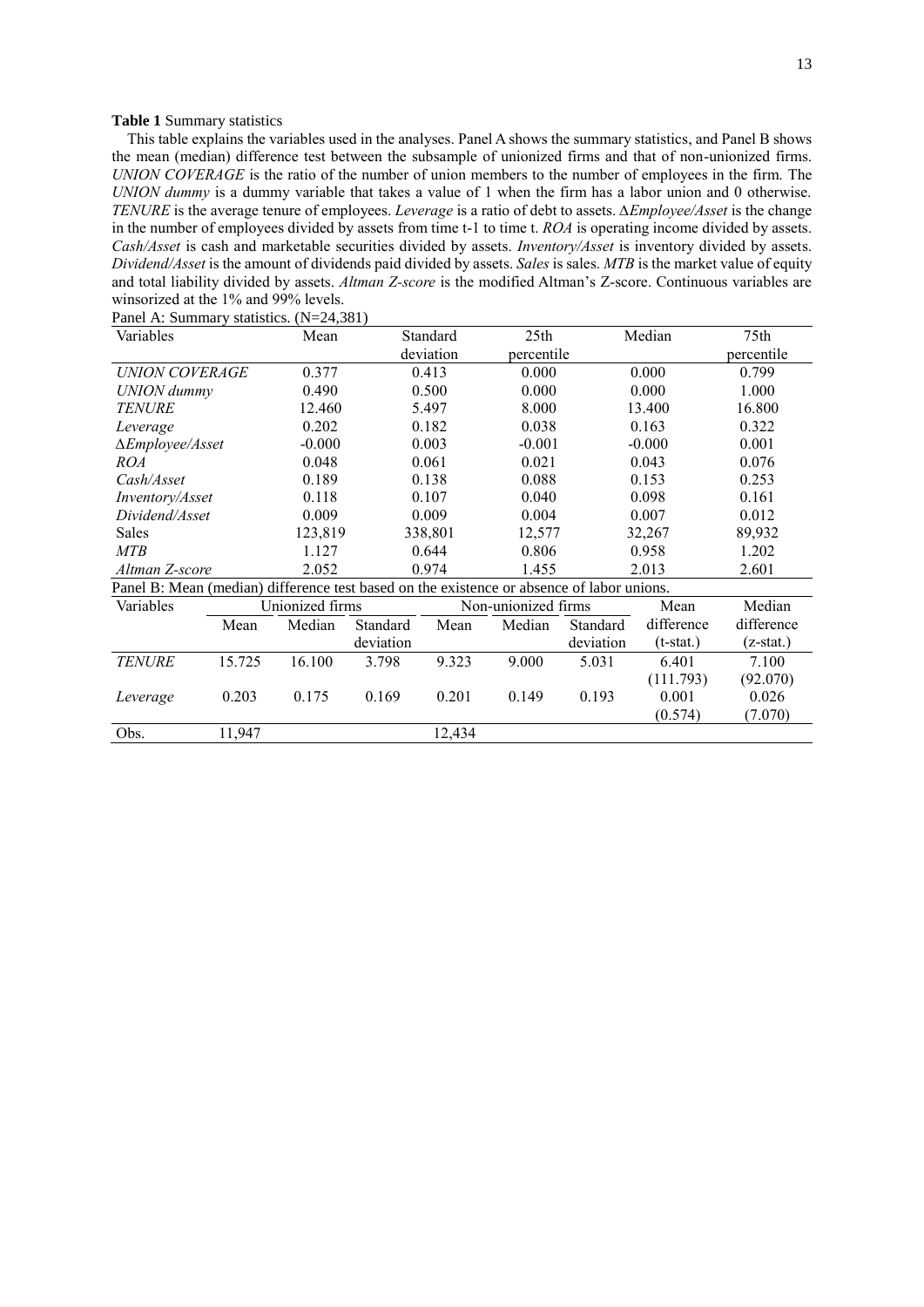#### <span id="page-15-0"></span>**Table 2** The influence of labor unions on leverage

This table shows the results from the two-stage instrumental variable regression regarding the influence of labor unions on firm leverage. The dependent variable is leverage at time t+1 (*Leveraget+1*). The independent variable is union coverage (*UNION COVERAGE*) and the dummy variable indicates whether a firm has a labor union (*UNION dummy*). As the instrumental variable, we employ the log of employees' average tenure (*ln(TENURE)*). Control variables consist of *Leverage*, the change in the number of employees from time t-1 to time t (*∆Employee/Asset*), operating income divided by assets (*ROA*), cash and securities (*Cash/Asset*), inventory (*Inventory/Asset*) and the modified Altman's Z-score (*Altman Z-score*). Continuous variables are winsorized at the 1% and 99% levels. Numbers in parentheses are robust t-statistics for the first-stage (z-statistics for the secondstage). \*, \*\*, and \*\*\* indicate significance levels of 0.10, 0.05, and 0.01, respectively.

| Variables                           | First-stage     | Second-stage     |                    | Second-stage |
|-------------------------------------|-----------------|------------------|--------------------|--------------|
|                                     | <b>UNION</b>    | $Leverage_{t+1}$ | <b>UNION</b> dummy |              |
|                                     | <b>COVERAGE</b> |                  |                    |              |
|                                     | (1)             | (2)              | (3)                | (4)          |
| <b>UNION COVERAGE</b>               |                 | $-0.458**$       |                    |              |
|                                     |                 | $(-2.554)$       |                    |              |
| <b>UNION</b> dummy                  |                 |                  |                    | $-0.313***$  |
|                                     |                 |                  |                    | $(-2.611)$   |
| ln(TENURE)                          | $0.024***$      |                  | $0.035***$         |              |
|                                     | (5.417)         |                  | (6.039)            |              |
| Leverage                            | $-0.050***$     | $0.599***$       | $-0.052***$        | $0.606***$   |
|                                     | $(-5.095)$      | (35.864)         | $(-4.555)$         | (40.394)     |
| ∆Employee/Asset                     | $-0.581***$     | $-0.410*$        | 0.039              | $-0.131$     |
|                                     | $(-2.815)$      | $(-1.649)$       | (0.148)            | $(-0.642)$   |
| <b>ROA</b>                          | $-0.010$        | $-0.123***$      | $-0.013$           | $-0.123***$  |
|                                     | $(-0.579)$      | $(-5.559)$       | $(-0.694)$         | $(-5.698)$   |
| Cash/Asset                          | $0.037***$      | $-0.035***$      | $0.020*$           | $-0.045***$  |
|                                     | (3.867)         | $(-2.665)$       | (1.836)            | $(-4.014)$   |
| Inventory/Asset                     | $0.024**$       | $0.042**$        | 0.006              | $0.033**$    |
|                                     | (2.103)         | (2.347)          | (0.490)            | (1.965)      |
| Dividend/Asset                      | $-0.099$        | 0.209            | $-0.274*$          | 0.169        |
|                                     | $(-0.679)$      | (1.396)          | $(-1.679)$         | (1.160)      |
| ln(Sales)                           | $0.012***$      | $0.022***$       | 0.005              | $0.018***$   |
|                                     | (4.125)         | (5.348)          | (1.515)            | (5.306)      |
| <b>MTB</b>                          | $0.002*$        | 0.003            | 0.000              | 0.002        |
|                                     | (1.756)         | (1.482)          | (0.302)            | (1.086)      |
| Altman Z-score                      | $-0.007***$     | 0.001            | $-0.003$           | 0.004        |
|                                     | $(-3.539)$      | (0.413)          | $(-1.163)$         | (1.558)      |
| Year fixed effects                  | Yes             | Yes              | Yes                | Yes          |
| Firm fixed effects                  | Yes             | Yes              | Yes                | Yes          |
| <b>Observations</b>                 | 24,381          | 24,381           | 24,381             | 24,381       |
| Kleibergen-Paap rk LM statistic     |                 | 28.868***        |                    | 33.136***    |
| Cragg-Donald Wald F statistic       |                 | 88.634           |                    | 150.893      |
| Kleibergen-Paap rk Wald F statistic |                 | 29.346           |                    | 36.474       |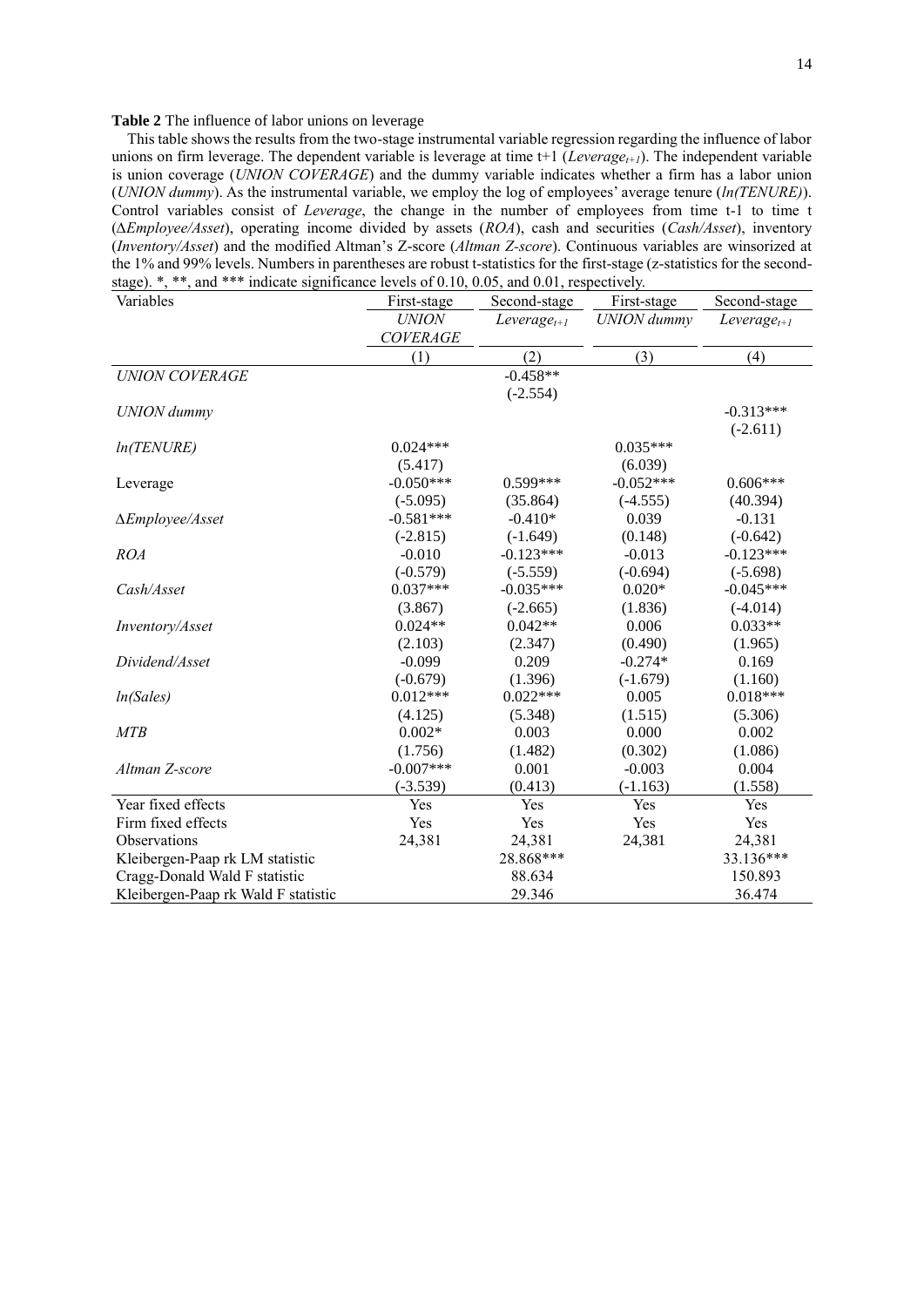#### <span id="page-16-0"></span>**Table 3** Deficit firms

This table shows the results from the two-stage instrumental variable regression examining whether the baseline results are affected by the firm's financial deficit. The dependent variable is leverage at time t+1 ( $Leverage_{t+1}$ ). The independent variable is union coverage (*UNION COVERAGE*) and its interaction term with a dummy variable of deficit (*UNION COVERAGE*×*Deficit dummy*), a dummy variable of the existence of a labor union (*UNION dummy*) and its interaction term with the dummy variable for deficit (*UNION COVERAGE*×*Deficit dummy*), and the dummy variable for deficit (*Deficit dummy*). As the instrumental variable, we employ the log of the average tenure of employees (*ln(TENURE)*) and its interaction term with the dummy variable of deficit (*ln(TENURE)*×*Deficit dummy*). Control variables are the same as introduced i[n Table 2.](#page-15-0) Continuous variables are winsorized at the 1% and 99% levels. Numbers in parentheses are robust t-statistics for the first-stage (z-statistics for the second-stage). \*, \*\*, and \*\*\* indicate significance levels of 0.10, 0.05, and 0.01, respectively.

| Variables                               | First-stage      |                           | Second-     | First-stage      |                           | Second-     |
|-----------------------------------------|------------------|---------------------------|-------------|------------------|---------------------------|-------------|
|                                         |                  |                           | stage       |                  |                           | stage       |
|                                         | <b>UNION</b>     | <b>UNION</b>              | Leverage    | <b>UNION</b>     | <b>UNION</b>              | Leverage    |
|                                         | <b>COVERAGE</b>  | <b>COVERAGE</b>           | $t+1$       | dummy            | dummy                     | $t+1$       |
|                                         |                  | ×Deficit                  |             |                  | $\times$ Deficit          |             |
|                                         | (1)              | (2)                       | (3)         | (4)              | (5)                       | (6)         |
| <b>UNION COVERAGE</b>                   |                  |                           | $-0.449**$  |                  |                           |             |
|                                         |                  |                           | $(-2.505)$  |                  |                           |             |
| <b>UNION COVERAGE</b>                   |                  |                           | $-0.017***$ |                  |                           |             |
| $\times$ Deficit dummy                  |                  |                           | $(-2.700)$  |                  |                           |             |
| <b>UNION</b> dummy                      |                  |                           |             |                  |                           | $-0.303**$  |
|                                         |                  |                           |             |                  |                           | $(-2.543)$  |
| <b>UNION</b> dummy                      |                  |                           |             |                  |                           | $-0.015***$ |
| $\times$ Deficit dummy                  | $0.023***$       |                           |             |                  |                           | $(-2.989)$  |
| ln(TENURE)                              |                  | $-0.160***$               |             | $0.034***$       | $-0.199***$               |             |
|                                         | (5.124)<br>0.002 | $(-17.112)$<br>$0.338***$ |             | (5.861)<br>0.001 | $(-17.593)$<br>$0.432***$ |             |
| ln(TENURE)<br>$\times$ Deficit dummy    | (1.083)          | (62.122)                  |             | (0.611)          | (68.735)                  |             |
| Deficit dummy                           | $-0.004$         | $-0.415***$               | $0.009***$  | $-0.003$         | $-0.527***$               | $0.010***$  |
|                                         | $(-0.906)$       | $(-33.122)$               | (3.192)     | $(-0.453)$       | $(-35.957)$               | (3.386)     |
| Leverage                                | $-0.050***$      | $-0.045**$                | $0.596***$  | $-0.053***$      | $-0.041*$                 | $0.603***$  |
|                                         | $(-5.109)$       | $(-2.303)$                | (35.373)    | $(-4.561)$       | $(-1.761)$                | (39.860)    |
| $\Delta$ <i>Employee</i> / <i>Asset</i> | $-0.582***$      | 0.013                     | $-0.393$    | 0.039            | $-0.033$                  | $-0.120$    |
|                                         | $(-2.820)$       | (0.037)                   | $(-1.586)$  | (0.147)          | $(-0.077)$                | $(-0.591)$  |
| <b>ROA</b>                              | $-0.010$         | $-0.066*$                 | $-0.123***$ | $-0.013$         | $-0.084*$                 | $-0.123***$ |
|                                         | $(-0.601)$       | $(-1.815)$                | $(-5.549)$  | $(-0.706)$       | $(-1.896)$                | $(-5.688)$  |
| Cash/Asset                              | $0.037***$       | $0.058***$                | $-0.034***$ | $0.021*$         | $0.065***$                | $-0.044***$ |
|                                         | (3.893)          | (3.092)                   | $(-2.615)$  | (1.858)          | (2.789)                   | $(-3.965)$  |
| Inventory/Asset                         | $0.024**$        | $-0.053*$                 | $0.038**$   | 0.006            | $-0.073**$                | $0.028*$    |
|                                         | (2.137)          | $(-1.880)$                | (2.079)     | (0.493)          | $(-2.077)$                | (1.673)     |
| Dividend/Asset                          | $-0.100$         | $-0.633**$                | 0.187       | $-0.275*$        | $-0.756**$                | 0.149       |
|                                         | $(-0.677)$       | $(-2.388)$                | (1.246)     | $(-1.676)$       | $(-2.291)$                | (1.019)     |
| ln(Sales)                               | $0.012***$       | 0.006                     | $0.022***$  | 0.005            | 0.005                     | $0.018***$  |
|                                         | (4.072)          | (1.275)                   | (5.473)     | (1.498)          | (0.898)                   | (5.467)     |
| <b>MTB</b>                              | $0.002*$         | $-0.002$                  | 0.002       | 0.000            | $-0.003$                  | 0.002       |
|                                         | (1.788)          | $(-0.734)$                | (1.278)     | (0.314)          | $(-0.980)$                | (0.869)     |
| Altman Z-score                          | $-0.007***$      | 0.004                     | 0.000       | $-0.003$         | $0.008*$                  | 0.003       |
|                                         | $(-3.468)$       | (0.994)                   | (0.153)     | $(-1.136)$       | (1.781)                   | (1.224)     |
| Year fixed effects                      | Yes              | Yes                       | Yes         | Yes              | Yes                       | Yes         |
| Firm fixed effects                      | Yes              | Yes                       | Yes         | Yes              | Yes                       | Yes         |
| Observations                            | 24,381           | 24,381                    | 24,381      | 24,381           | 24,381                    | 24,381      |
| Kleibergen-Paap                         |                  |                           | 28.822***   |                  |                           | 33.107***   |
| rk LM statistic                         |                  |                           |             |                  |                           |             |
| Cragg-Donald                            |                  |                           | 44.178      |                  |                           | 75.239      |
| Wald F statistic                        |                  |                           |             |                  |                           |             |
| Kleibergen-Paap<br>rk Wald F statistic  |                  |                           | 14.646      |                  |                           | 18.229      |
|                                         |                  |                           |             |                  |                           |             |